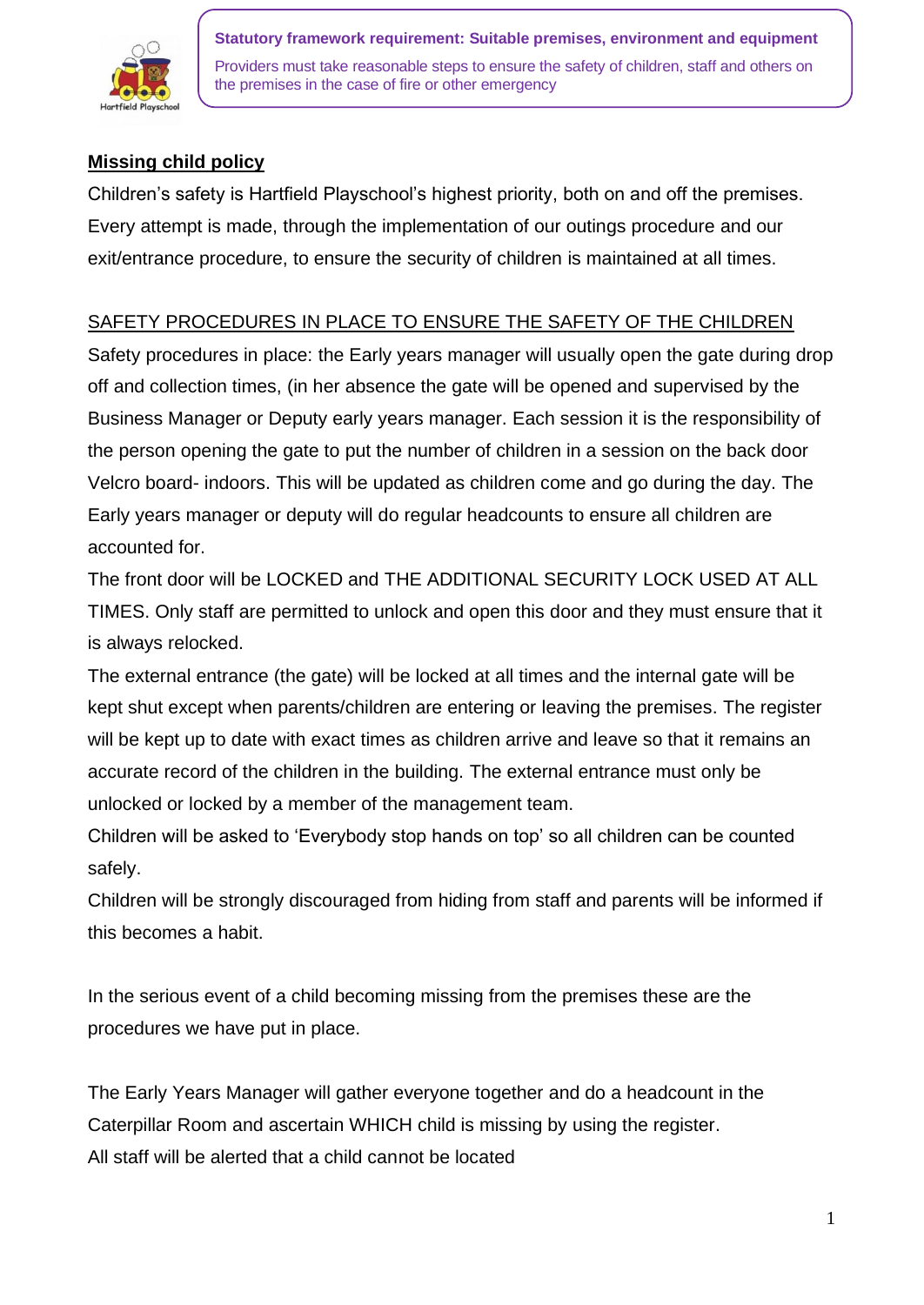

The Early Years Manager will check all exits from the building to ensure they are still locked (external side entrance gates, front door, back door, toilet door kitchen door). Also garden exit gates.

Staff will ensure that all children in the building remain unaffected, safe & occupied in the Caterpillar Room.

One member of staff will search inside the building, remembering to look in places children have been known to hide in the past. Also this member of staff will check outside the building. Staffing deployment will be decided depending on the number of staff working. Continue to check the platform, playhouses, behind sheds, adjacent field, housing development next door, car park and road area, immediate Forest Way area.

If the child cannot be located within 5 minutes then the Early Years Manager must call the police (999) Take advice from the police and pass to other members of staff.

The Early Years Manager is then to call parent/s

Enlist help of the Trustees, any parents/neighbours/staff in the local vicinity by phone call Widen search to village area, local houses, bridge area, Forest Way area Liaise with parents and police

When child is found, the Early Years Manager must write a detailed account of events Inform relevant people of incident (Trustees, Ofsted, Insurance company etc)

## Child going missing on an outing

This describes what to do when our staff have taken children on an outing, leaving our business manager and/or other staff back in our setting premises. Parents are asked to help escort us on such outings and we aim for a ratio of 1 adult: 2 Children. If our business manager has accompanied children on the outing, the procedures are adjusted accordingly. Contact details for all children are taken on the outing.

As soon as it is noticed that a child is missing, the staff members on the outing ask children to stand with their designated carer and carry out a headcount to ensure that no other child has gone astray.

One staff member searches the immediate vicinity, but does not search beyond that. Our senior staff member on the outing contacts the police and reports that child as missing.

Our business manager is contacted immediately (if not on the outing) and the incident is recorded.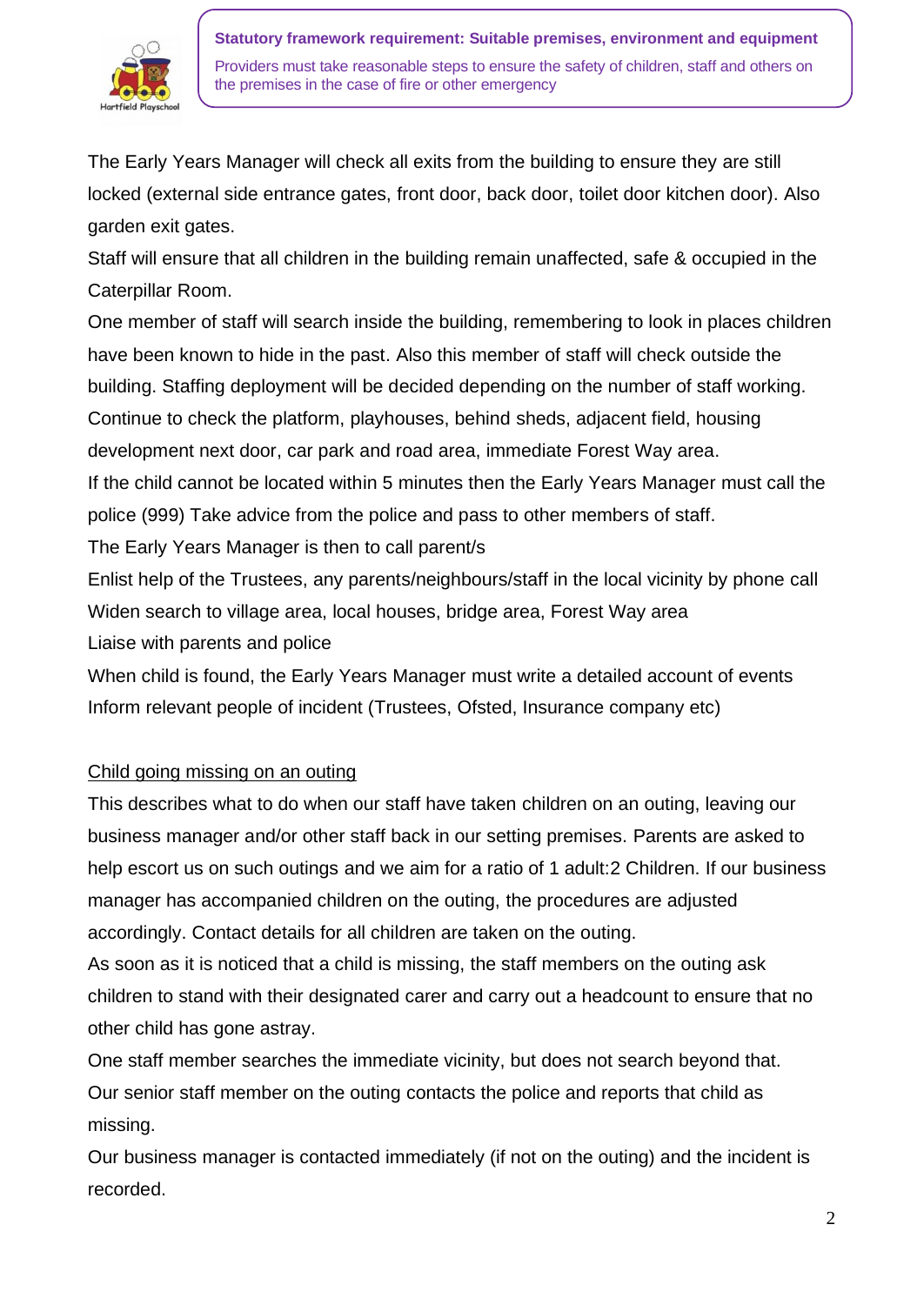

**Statutory framework requirement: Suitable premises, environment and equipment** Providers must take reasonable steps to ensure the safety of children, staff and others on the premises in the case of fire or other emergency

Our business manager contacts the parents and/or carers.

Our staff take the remaining children back to the setting as soon as possible.

According to the advice of the police, a senior member of staff, or our business manager where applicable, should remain at the site where the child went missing and wait for the police to arrive.

A recent photo and a description of what the child is wearing is given to the police.

The business manager contacts our Trustees and reports the incident. Our Trustee comes to our premises immediately to carry out an investigation (with our management team where appropriate).

Our staff keep calm and do not let the other children become anxious or worried.

#### The investigation

Ofsted are informed as soon as possible and kept up-to-date with the investigation.

Our Trustee carries out a full investigation, taking written statements from all our staff and volunteers who were present.

Our business manager, together with the Early Years Manager and a trustee speaks with the parents/carers and explains the process of the investigation.

The parents/carers may also raise a complaint with us or Ofsted.

Each member of staff present writes an incident report detailing:

The date and time of the incident.

Where the child went missing from e.g. the setting or an outing venue.

Which staff/children were in the premises/on the outing and the name of the staff member who was designated as responsible for the missing child.

When the child was last seen in the premises/or on the outing, including the time it is estimated that the child went missing.

What has taken place in the premises or on the outing since the child went missing.

The report is counter-signed by the senior member of staff and the date and time added.

A conclusion is drawn as to how the breach of security happened.

If the incident warrants a police investigation, all our staff co-operate fully. In this case, the police will handle all aspects of the investigation, including interviewing staff and parents.

Children's social care may be involved if it seems likely that there is a child protection issue to address.

In the event of disciplinary action needing to be taken, Ofsted are advised.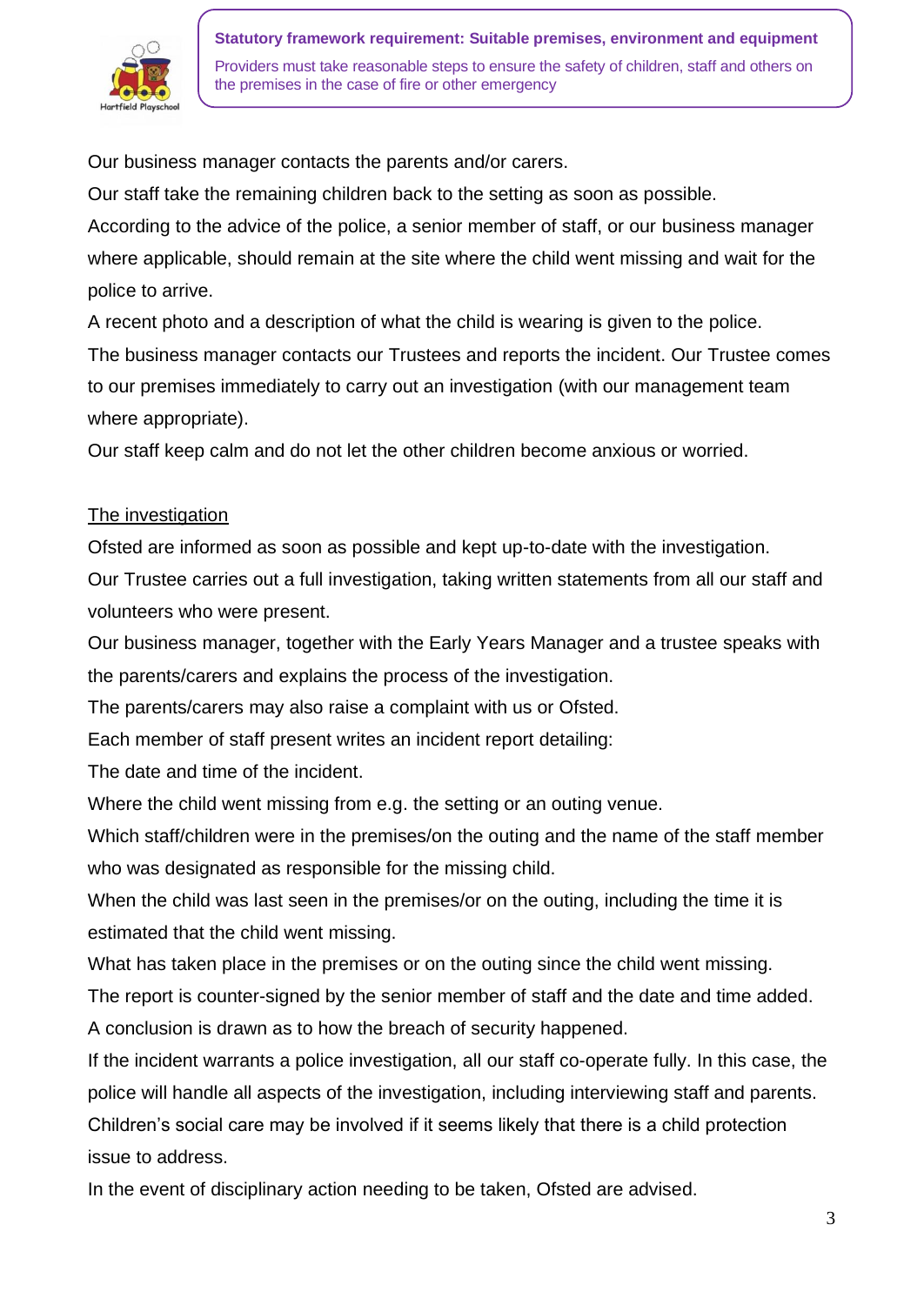

The insurance provider is informed.

## Managing people

Missing child incidents are very worrying for all concerned. Part of managing the incident is to try to keep everyone as calm as possible.

Our staff will feel worried about the child, especially the key person or the designated carer responsible for the safety of that child for the outing. They may blame themselves and their feelings of anxiety and distress will rise as the length of time the child is missing increases. They may be the understandable target of parental anger and they may be afraid. Our business and/or the Early Years manager ensures that any staff under investigation are not only fairly treated, but receive support while feeling vulnerable.

The parents will feel angry, and fraught. They may want to blame our staff and may single out one staff member over others; they may direct their anger at our business manager and/or the Early Years Manager. When dealing with a distraught and angry parent, there should always be two members of staff one of whom is our business manager and the other should be our Trustee or another representative of the management team. No matter how understandable the parent's anger may be, aggression or threats against our staff are not tolerated, and the police should be called.

The other children are also sensitive to what is going on around them. They too may be worried. Our remaining staff caring for them need to be focused on their needs and must not discuss the incident in front of them. They should answer children's questions honestly, but also reassure them.

In accordance with the severity of the final outcome, our staff may need counselling and support. If a child is not found, or is injured, or worse, this will be a very difficult time. Our Trustees will use their discretion to decide what action to take.

Our staff must not discuss any missing child incident with the press without taking advice.

This policy was reviewed by the Early Years Manager: Debbie Arnett in line with the 'Essential policies and procedures for the EYFS' by Preschool Learning Alliance This policy was adopted by Hartfield Playschool staff and Committee in January 2014. Reviewed: July 2015 Review Date: July 2016 Reviewed: March 2017 Reviewed and updated: September 2019 Reviewed and updated: September 2020